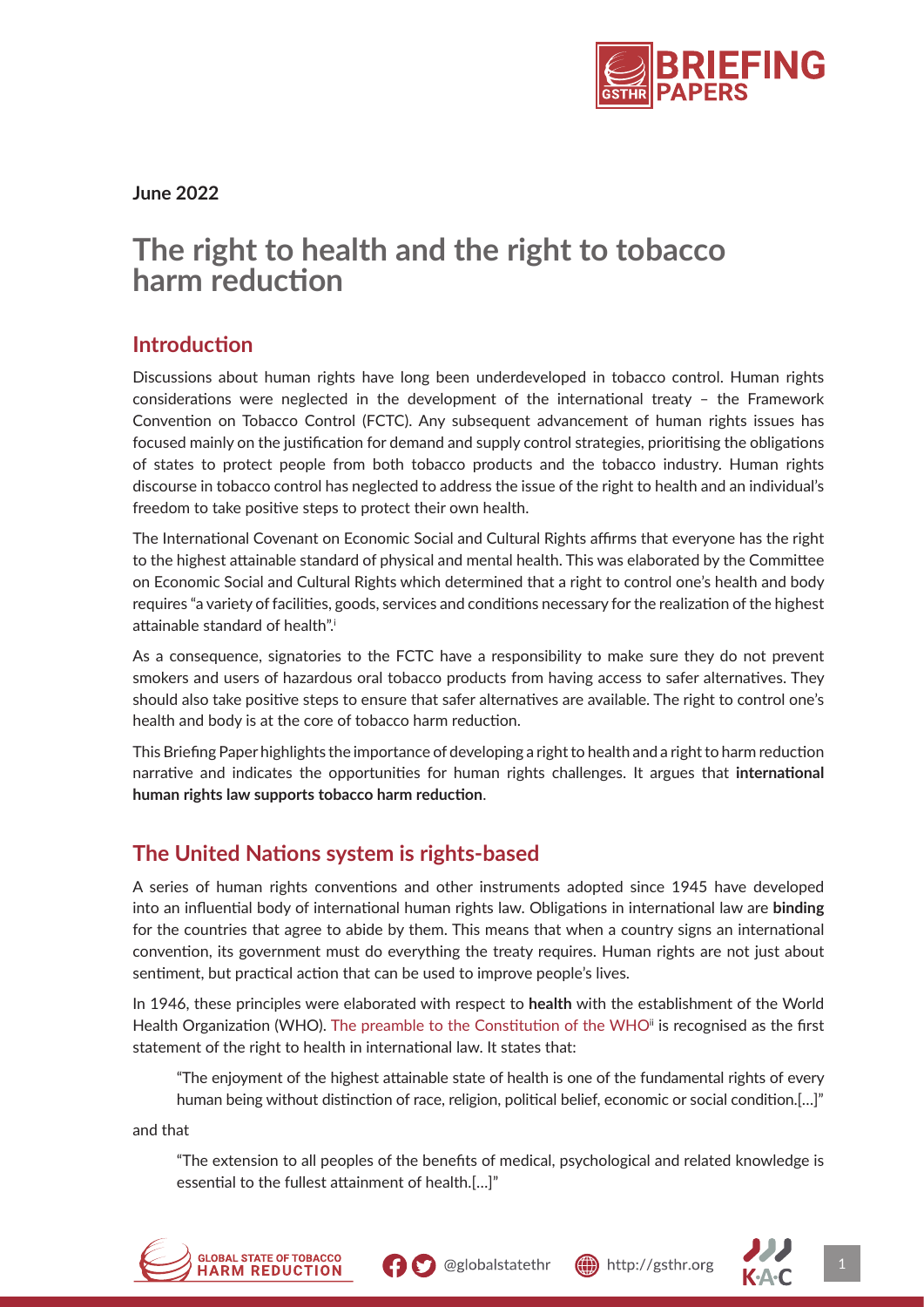

The principle of the right to health was included in the [International Covenant on Economic, Social and](https://www.ohchr.org/en/instruments-mechanisms/instruments/international-covenant-economic-social-and-cultural-rights) [Cultural Rights](https://www.ohchr.org/en/instruments-mechanisms/instruments/international-covenant-economic-social-and-cultural-rights) (ICESCR) of 1966.  $\mathbb{I}$  171 countries have agreed to be bound by this treaty, listed [here.](https://indicators.ohchr.org/)  $\mathbb{I}$ Article 12 enshrines the right of everyone to "the enjoyment of the highest attainable standard of physical and mental health". The Covenant says that States Parties (the countries that have signed up to it) must take steps regarding "the prevention, treatment and control of epidemic, endemic, occupational and other diseases". Article 15 paragraph 1(b) of the Covenant also states that everyone has the right "to enjoy the benefits of scientific progress".

Similar language is enshrined in many regional treaties and in national constitutions and human rights legislation. For example, [the European Social Charter](https://www.coe.int/en/web/conventions/full-list%3Fmodule%3Dtreaty-detail%26treatynum%3D035) of 1965 states that "everyone has the right to benefit from any measures enabling them to enjoy the highest possible standard of health attainable". Article 11 requires states to take measures to prevent disease and to encourage individual responsibility in matters of health. Furthermore, the [European Union \(EU\) Charter of Fundamental Rights](https://eur-lex.europa.eu/legal-content/EN/TXT/%3Furi%3DCELEX:12012P/TXT) of 2000, Article 35, stipulates that a high level of human health protection shall be ensured in the definition and implementation of **all of the Union's policies and activities**.<sup>vi</sup> Every state has ratified at least one international human rights treaty recognising the right to health.<sup>vii</sup>

## **The omission of a human rights framework in the FCTC**

The [Framework Convention on Tobacco Control](https://fctc.who.int/who-fctc/overview) (FCTC) of 2005 is the first health-based international treaty under the auspices of the WHO.<sup>viii</sup>

Article 1(d) of the FCTC states that:

"'Tobacco control' means a range of **supply, demand and harm reduction strategies** that aim to improve the health of a population by **eliminating or reducing** their consumption of tobacco products and exposure to tobacco smoke." [emphasis added]

The Preamble refers to Article 12 of the [International Covenant on Economic, Social and Cultural Rights,](https://www.ohchr.org/en/instruments-mechanisms/instruments/international-covenant-economic-social-and-cultural-rights) xi and to the Preamble to the Constitution of the WHO previously mentioned. But, while it underscores the significance of human rights, it is not a human rights treaty, and a human rights framework was not incorporated into the text. There was little consideration of human rights issues during the negotiations and no delegate or NGO involved in the process raised the issue.<sup>x</sup> The treaty is, rather, based on the themes of interdependence of nation states and national and global economic and public health interests.<sup>xi</sup> Human rights interests had, at the time, been promulgated by the tobacco industry (arguing that tobacco control was an infringement on personal autonomy and human rights) though there was no equivalent discourse on human rights in tobacco control.

## **Human rights and tobacco control – freedom from and freedom to**

While the issue has predominantly remained underdeveloped, when there have been discussions about human rights in tobacco control, the focus has been on the obligation of the state to protect people from the infringement of their rights by third parties, and hence the need for states to effectively regulate the tobacco industry to reduce the negative impacts of tobacco.<sup>xii</sup> In other words, this focus of tobacco control has been on measures to **discourage tobacco consumption**, to **protect people from** tobacco's harmful effects (including bystanders), to **protect people from** the tobacco industry, and to **protect children**. It therefore addresses the demand and supply components of tobacco control. This can be called a 'freedom from' position.







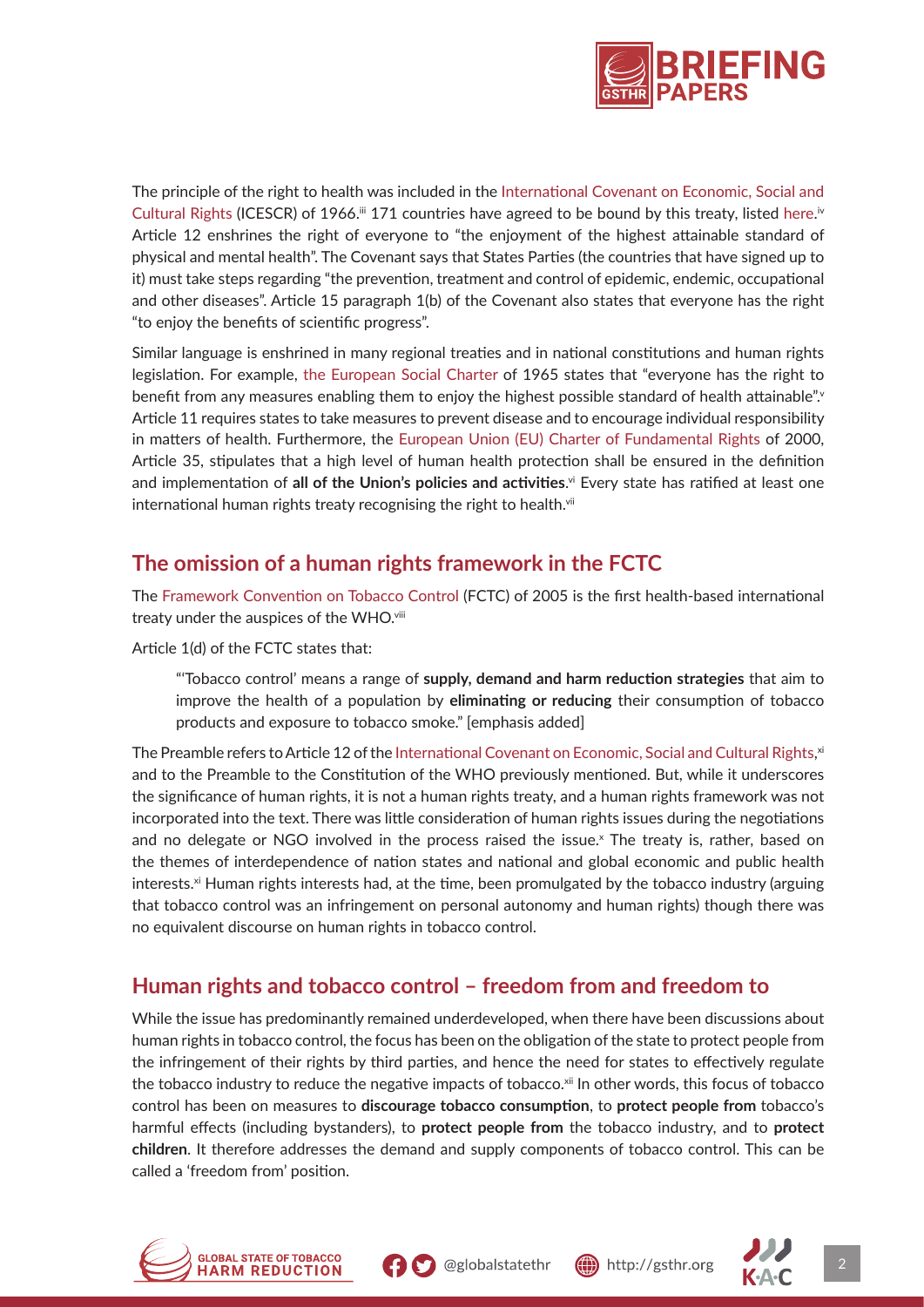

This would include the freedom to work in an environment unpolluted by other people's smoke, or the freedom from exposure to the advertising of combustible cigarettes. This is an example of **negative liberty**, xiii determined as the freedom from external constraints and influence. Neither Parties to the FCTC nor the FCTC Secretariat and few observers have elaborated the human rights principles that relate to the third element of tobacco control: harm reduction.xiv

The pursuit of the highest standard of health and protecting public health also includes **enabling people to protect themselves**. This can be called a 'freedom to' position. This includes the right to control one's health and body – for example, sexual and reproductive rights. $w$  In this context, for someone who uses tobacco, this would include the freedom to choose safer alternatives to combustible cigarettes or risky oral tobacco products. To date, the implementation of the FCTC has ignored what is known as **positive liberty**, xvi determined as the possession of the power and resources to fulfil one's own potential.

A rights-based approach that mixes both 'freedom to' and 'freedom from' elements is core to much public health thinking. The United Nations (UN) Committee on Economic, Social and Cultural Rights affirms the obligation, under the ICESCR, of States to support people in making informed choices about their health, adding that a right to control one's health and body requires "a variety of facilities, goods, services and conditions necessary for the realization of the highest attainable standard of health".xvii It is an approach that uses a language of empowerment and enablement, and recognises people as a key resource for health.

The preamble to the WHO Constitution states that "informed opinion and active cooperation on the part of the public are of the utmost importance in the improvement of the health of the people". One of the key documents in understanding a public health model based on human rights is the WHO's 1986 [Ottawa Charter for Health Promotion](https://www.who.int/teams/health-promotion/enhanced-wellbeing/first-global-conference).<sup>xviii</sup> "A right to health based upon empowerment" is also elaborated upon in the WHO analysis of the social determinants of health.<sup>xix</sup> These ideas were ignored in the FCTC and subsequently ignored by the WHO in its advice on tobacco control. The exclusive invocation of negative liberty in tobacco control discourse about human rights is extremely unusual in the public health sphere, making the FCTC an outlier in terms of its approach.

This limited approach fails to capitalise on significant opportunities for improved public health: those that arise by enabling people to take control of their own health, through choices they make for themselves.

## **HIV/AIDS harm reduction in the right to health**

The important and highly relevant exception to this came with the arrival of HIV/AIDS in the mid-1980s. In this period, drug control was viewed through a prism of bans, prevention and abstinence; in many countries, this remains the case today.

But community-led AIDS activism among gay men and sex workers rapidly gained momentum, as calls for abstinence from all sexual activity were recognised as neither ethical, realistic nor appropriate. Instead, by focusing on encouraging safer sex through the use of condoms, the movement empowered people to significantly reduce their own risk of HIV infection. It was around the same time that the idea of safer drug use, or drug harm reduction, emerged as people took action to limit the spread of HIV among those who injected drugs.

At first, the WHO and the UN Office on Drugs and Crime (UNODC) actively opposed drug harm reduction. Indeed, the UNODC banned the use of the words "harm reduction" under pressure from the United States. In 1998, the UN declared: "A drug-free world: we can do it". This has echoes in the FCTC of 2005, with the ambition of a tobacco-free world built on the premise of enforcement and control.









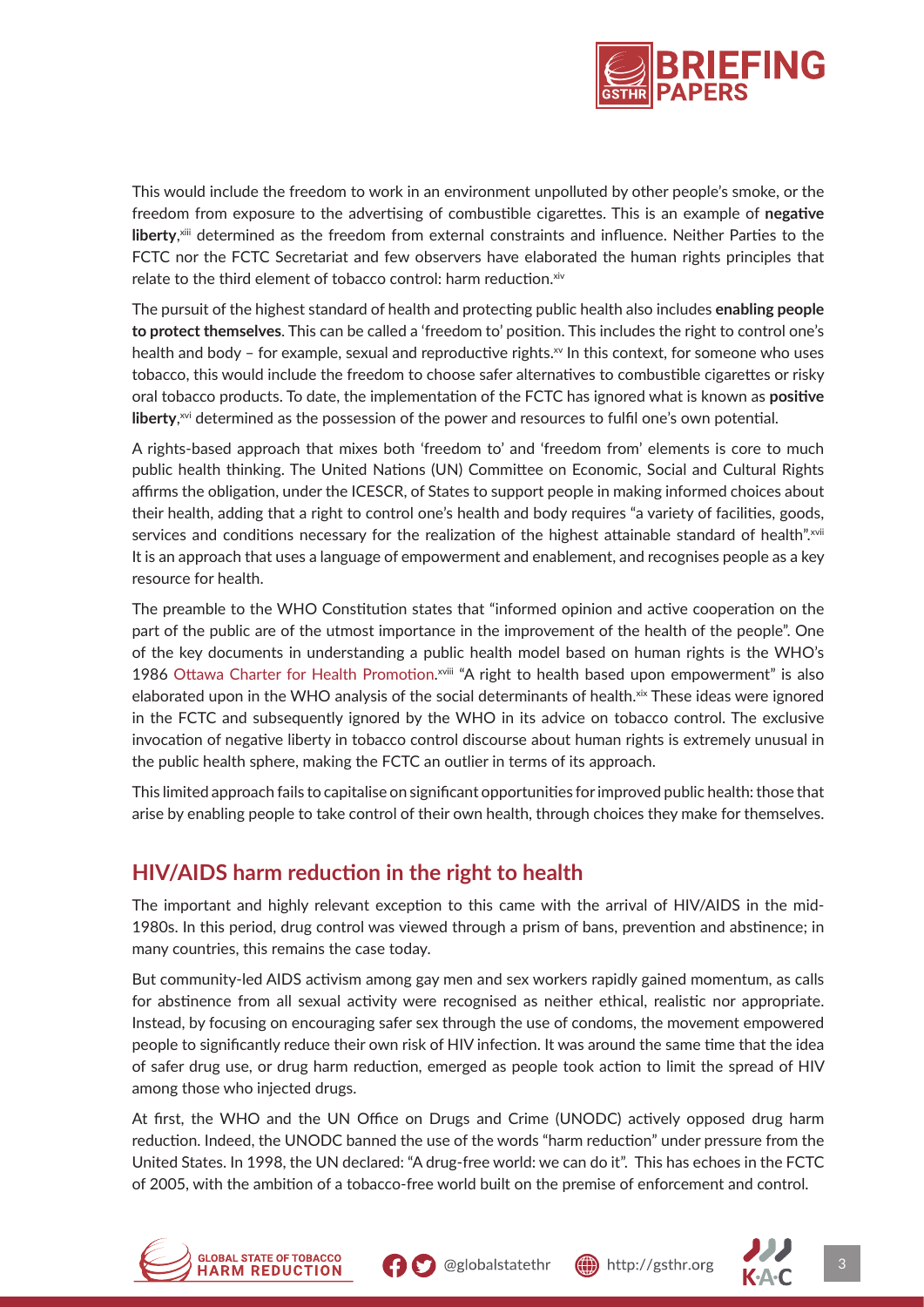

From the early 2000s, human rights organisations, including Human Rights Watch and the International Harm Reduction Association (now Harm Reduction International), campaigned to establish that harm reduction was a fundamental aspect of the right to health. They worked with the UN Special Rapporteurs on the Right to Health. In 2008, the then Special Rapporteur, Paul Hunt, set out the principles of [Human](https://www.tni.org/files/publication-downloads/hunt.pdf) [Rights, Health and Harm Reduction](https://www.tni.org/files/publication-downloads/hunt.pdf).<sup>xx</sup> His successor, Anand Grover, set out the principles for a healthbased approach to drug control [in a report to the UN General Assembly in August 2010](https://www.hr-dp.org/contents/1052).<sup>xxi</sup> It stated that "the enjoyment of the right to health of all people who use drugs – and are dependent on drugs – is applicable irrespective of the fact of their drug use".

Grover's report argued that interventions such as opiate substitution treatment and needle exchange were fundamentally important for protecting the health of drug users. His primary recommendation to the UN General Assembly was that Member States should "ensure that all harm-reduction measures […] are available to people who use drugs".

## **Court challenge**

Just as for people who use drugs, the enjoyment of the right to health of all people who use tobacco and nicotine is applicable, irrespective of the fact of their tobacco and nicotine use. The availability of, and access to, safer nicotine products – or tobacco harm reduction – is fundamentally important for protecting the health of tobacco and nicotine users.

This argument was used by the UK-based advocacy organisation, the New Nicotine Alliance (NNA). In the EU it is illegal to sell snus, except in Sweden, despite extensive scientific research demonstrating it is much safer than combustible tobacco. The evidence from Sweden and Norway indicates that using snus helps protect individuals and populations against the risks from smoking tobacco.

In 2017, Swedish Match – a snus manufacturer – initiated a case against the ban that was heard in the European Court of Justice (ECJ). [The UK High Court allowed the NNA to join the case](https://nnalliance.org/nna-challenges-the-ban-on-snus) as an independent intervener.<sup>xxii</sup> The NNA's [legal case](https://nnalliance.org/images/NNA_submission_to_European_Court_of_Justice_2017.pdf) at the ECJ was rights-based. $\frac{1}{2}$  argued that the ban on the sale of snus contravenes the [EU Charter of Fundamental Rights,](https://eur-lex.europa.eu/legal-content/EN/TXT/%3Furi%3DCELEX:12012P/TXT) $^{{\rm x} \dot{\rm w} \dot{\rm v}}$  in particular that it violated:

Article 1, *Human dignity*, as the ban on snus causes needless suffering and debilitating illness;

Article 7, *Respect for private and family life*, because the ban represents unwarranted interference in personal choices; and

Article 35, *Health care*, which stipulates that a high level of health protection shall be ensured in EU policies and activities.

In its submission, the NNA argued that the EU requirement regarding health protection should be interpreted not only as about **protection from** potentially hazardous products and activities but should also include **enabling people to protect themselves** by helping them make healthier choices – choices that help them avoid ill-health. The EU ban on snus was based on the premise that people needed to be protected from this substance. The evidence from Sweden and Norway showed that snus enabled people to protect themselves from smoking, so the NNA argued that people across Europe had a right to access it.

The Swedish Match case was unsuccessful, but the NNA case is a forerunner of health rights challenges that might be engaged elsewhere.





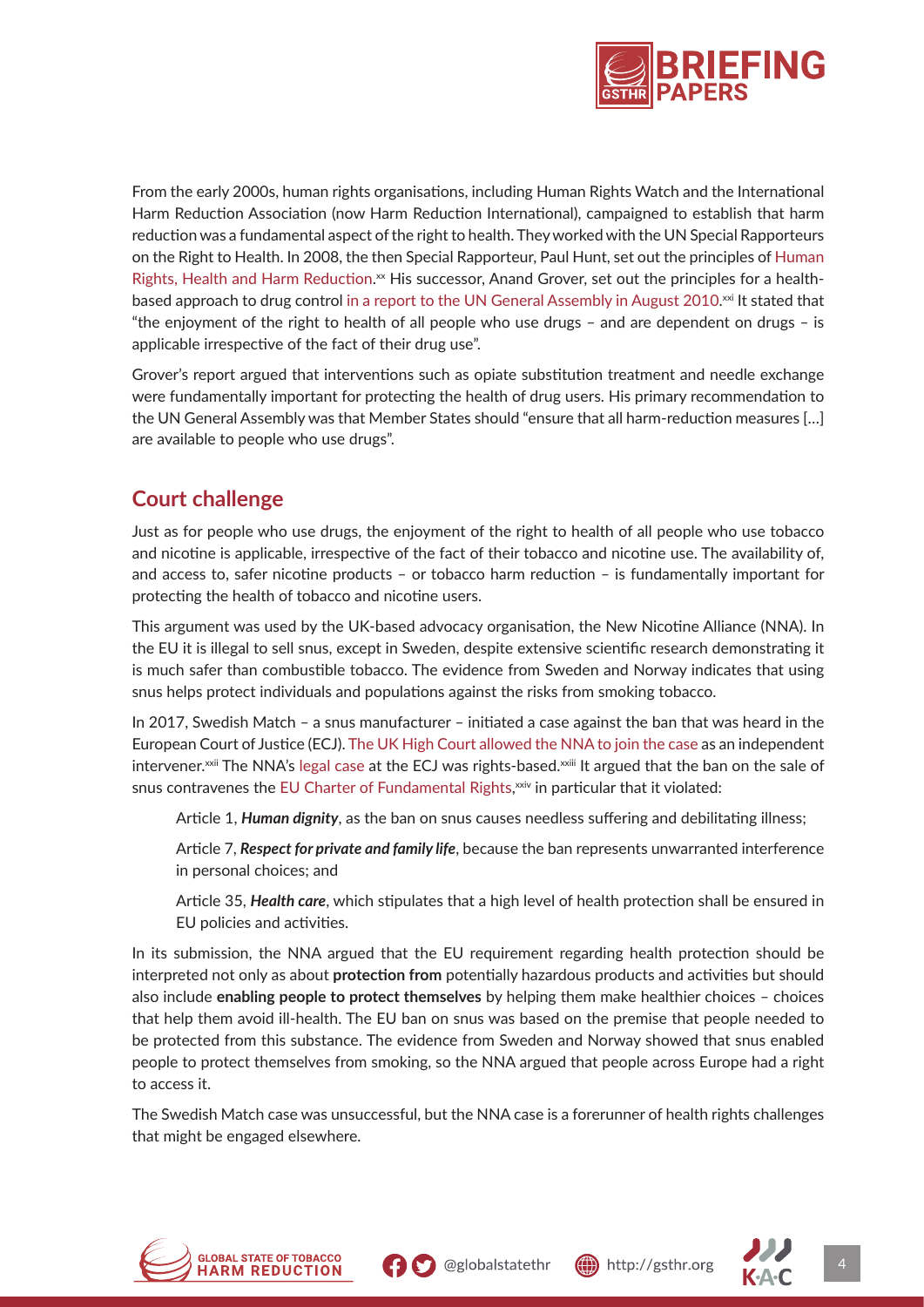

#### **UN system of periodic review of countries' progress on human rights**

Civil society organisations can use the UN system of [Universal Periodic Review,](https://www.ohchr.org/en/hr-bodies/upr/upr-main) which analyses the human rights record of all UN member states.<sup>xxv</sup> Under the auspices of the UN Human Rights Council, the human rights situations in countries are reviewed every five years. This mechanism is designed to improve the human rights status in every country, and the process involves assessing states' human rights records and addressing human rights violations.

The Universal Periodic Review (UPR) system permits all stakeholders, including NGOs and civil society organisations, to make submissions. 'Shadow reporting' is a parallel process to the UPR which sees nongovernmental organisations present the perspectives of civil society to either add to, or offer alternative information from, the submissions that governments must present under the UPR system. Both the O'Neill Institute for National and Global Health Law and the Campaign for Tobacco Free Kids used this process during the Universal Periodic Review undertaken in 2008 in Brazil to argue that the Brazilian government's failure to ban smoking in public places and to ban advertising, promotion and sponsorship violated its obligations under ICESCR to respect, protect and fulfil the right to health.<sup>xxvi</sup> The O'Neill Institute has a guide to tobacco-related shadow reporting on its website.<sup>xxvii</sup>

The UPR process has been used to challenge a lack of progress in the adoption of drug harm reduction and human rights abuses against drug users. Examples of the submissions from Harm Reduction International to the Universal Periodic Reviews on drug policy are available [to view at their website](https://www.hri.global/contents/1875).  $^{x}$ The International Drug Policy Consortium, Harm Reduction International, Bridging the Gaps and PITCH (Partnership to Inspire, Transform and Connect The HIV response) published a guide, [Making the](http://fileserver.idpc.net/library/PITCH_Making_UPR_Work_PUD.pdf) [Universal Periodic Review work for people who use drugs](http://fileserver.idpc.net/library/PITCH_Making_UPR_Work_PUD.pdf), based on what these organisations learned from participating in UPRs between 2008-2017.xxix But the process has yet to be used to argue for access to safer nicotine products.

## **Conclusion**

There was a lack of consideration of human rights issues in the drafting of the FCTC, and subsequent underdevelopment of discussion of human rights and the use of nicotine. The discourse on human rights and tobacco that followed has mainly focused on protection. This is unbalanced as it concentrates mainly on human rights issues as a justification for demand and supply measures to protect people from tobacco use and the tobacco industry.

The neglect of the right to health being a basis of tobacco control is paralleled in the neglect of harm reduction. Hence, a huge resource for change – the opportunities for people to take charge of their health by switching to safer nicotine products – has been systematically undermined.

The right to health underpins the right to tobacco harm reduction.

Putting harm reduction on the tobacco control agenda and promoting it as a health rights issue needs to be carried forward by advocacy organisations that represent the people who are directly affected by its absence – those who use nicotine.

Within countries, there is a need to explore the possibilities for challenges under international, regional and national legislation, as well as national constitutions, to establish tobacco harm reduction as being justified under the right to health. At an international level, the neglect of tobacco harm reduction, and of a positive rights approach in the implementation of the FCTC, needs to be challenged by the States Parties that attend the biennial Conference of the Parties.





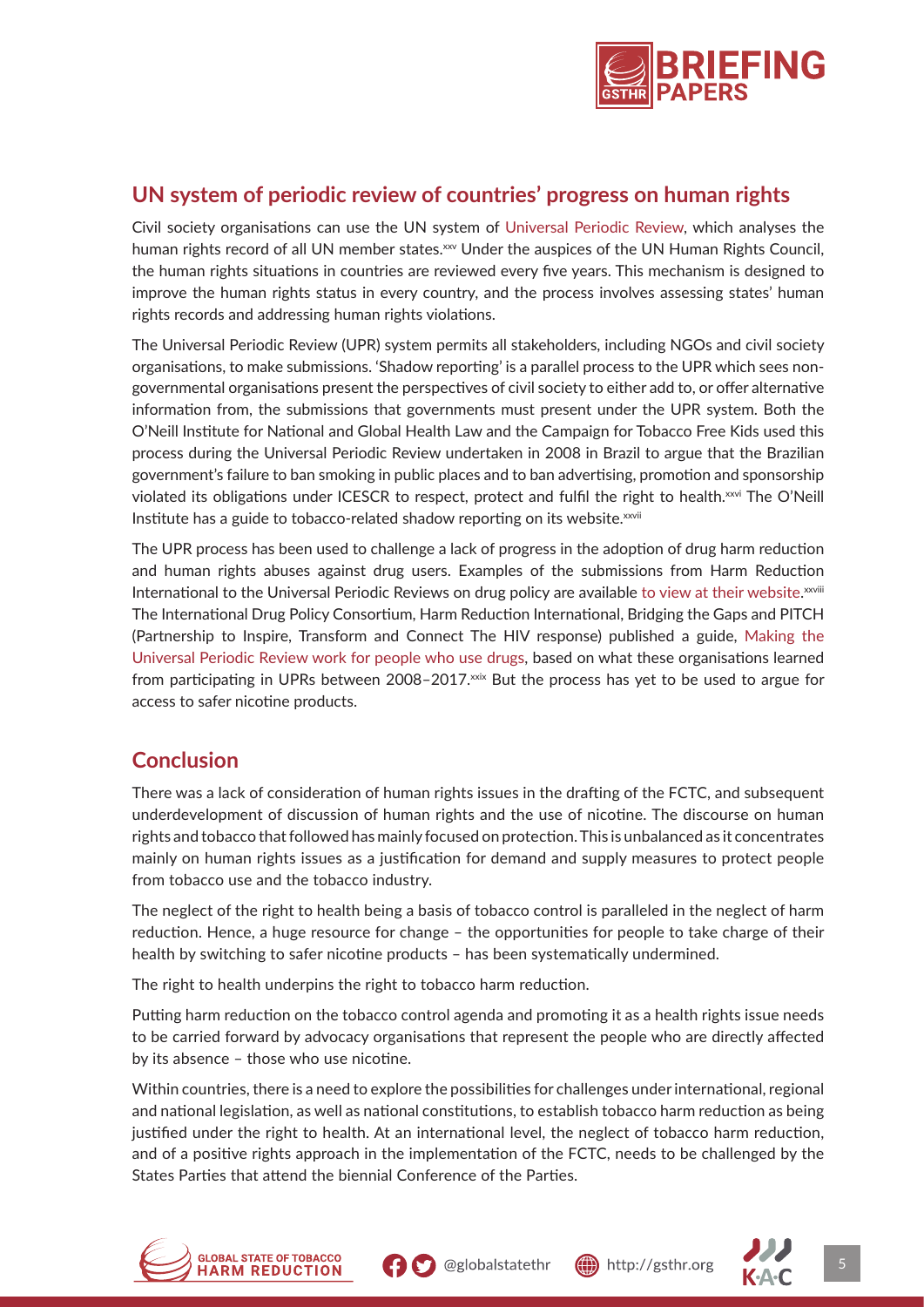

*For further information about the Global State of Tobacco Harm Reduction's work, or the points raised in this GSTHR Briefing Paper, please contact info@gsthr.org*

*[Knowledge•Action•Change](https://kachange.eu/) (K•A•C) is a private sector public health agency that promotes harm reduction as a key public health strategy grounded in human rights. The team has over forty years of experience of harm reduction work in drug use, HIV, smoking, sexual health, and prisons. KAC runs the [Global State of Tobacco](https://gsthr.org/) [Harm Reduction](https://gsthr.org/) (GSTHR) which maps the development of tobacco harm reduction and the use, availability and regulatory responses to safer nicotine products around the world.*

*Funding: The GSTHR project is produced with the help of a grant from the [Foundation for a Smoke Free World,](https://www.smokefreeworld.org/) an independent, US non profit 501(c)(3) which, under US law, must operate independently of its donors. The project and its outputs are, under the terms of the grant agreement, editorially independent of the Foundation.*

- WHO, "Constitution of the World Health Organization" (1946), https://www.who.int/about/governance/constitution.
- iii OHCHR, "International Covenant on Economic, Social and Cultural Rights" (1966), https://www.ohchr.org/en/instrumentsmechanisms/instruments/international-covenant-economic-social-and-cultural-rights.
- iv OHCHR, "Status of Ratification Interactive Dashboard," United Nations Human Rights Office of the High Commissioner, accessed May 31, 2022, https://indicators.ohchr.org/.
- $\overline{v}$  Council of Europe, "European Social Charter (ETS No. 035)," Treaty Office, February 26, 1965, https://www.coe.int/en/web/conventions/full-list?module=treaty-detail&treatynum=035.
- vi "Charter of Fundamental Rights of the European Union," 326 OJ C § (2012), http://data.europa.eu/eli/treaty/char\_2012/oj/eng.
- vii OHCHR, "The Right to Health," Fact Sheet No. 31 (Office of the United Nations High Commissioner for Human Rights and World Health Organization, June 1, 2008), https://www.ohchr.org/en/publications/fact-sheets/fact-sheet-no-31-righthealth.
- viii World Health Organization, "WHO Framework Convention on Tobacco Control" (2005), https://fctc.who.int/who-fctc/overview.
- ix OHCHR, International Covenant on Economic, Social and Cultural Rights.
- <sup>x</sup> Allyn Taylor and Alisha McCarthy, "Human Rights in the Origins of the FCTC," in *Human Rights and Tobacco Control*, ed. Marie Elske Gispen, Brigit Toebes, and Edward Elgar Publishing, Elgar Studies in Health and the Law Series (Northampton: Edward Elgar Publishing, 2020), 158–71, https://www.elgaronline.com/view/edcoll/9781788974813/9781788974813.00018.xml.
- xi Ibid.
- xii Oscar Cabrera and Andrés Constantin, "Tobacco Control in International Human Rights Law," in *Human Rights and Tobacco Control*, ed. Marie Elske Gispen, Brigit Toebes, and Edward Elgar Publishing, Elgar Studies in Health and the Law Series (Northampton: Edward Elgar Publishing, 2020), 45–62,

https://www.elgaronline.com/view/edcoll/9781788974813/9781788974813.00012.xml.

- xiii Isaiah Berlin, "Two Concepts of Liberty," in *Four Essays on Liberty* (Oxford University Press, 1969), 118–72, https://cactus.dixie.edu/green/B\_Readings/I\_Berlin%20Two%20Concpets%20of%20Liberty.pdf.
- xiv A rare exception is Benjamin Mason Meier and Donna Shelley, "The Fourth Pillar of the Framework Convention on Tobacco Control: Harm Reduction and the International Human Right to Health," *Public Health Reports* 121, no. 5 (2006): 494–500.
- xv World Health Organization, "Human Rights and Health," WHO, December 29, 2017, https://www.who.int/news-room/fact-sheets/detail/human-rights-and-health.
- xvi Ibid.
- xvii United Nations, Economic and Social Council, "Substantive Issues Arising in the Implementation of the International Covenant on Economic, Social and Cultural Rights. General Comment No. 14, Para 37."
- xviiiWorld Health Organization, "First International Conference on Health Promotion, Ottawa, 21 November 1986," accessed May 31, 2022, https://www.who.int/teams/health-promotion/enhanced-wellbeing/first-global-conference.
- xix World Health Organization, "A Conceptual Framework for Action on the Social Determinants of Health," July 13, 2010, https://www.who.int/publications-detail-redirect/9789241500852. Discussion Paper 2 (Policy and Practice).







United Nations, Economic and Social Council, "Substantive Issues Arising in the Implementation of the International Covenant on Economic, Social and Cultural Rights. General Comment No. 14, Para 37" (Committee on Economic, Social and Cultural Rights, Geneva, 2000), https://docstore.ohchr.org/SelfServices/FilesHandler.ashx?enc=4slQ6QSmlBEDzFEovLCuW1 AVC1NkPsgUedPlF1vfPMJ2c7ey6PAz2qaojTzDJmC0y%2B9t%2BsAtGDNzdEqA6SuP2r0w%2F6sVBGTpvTSCbiOr4XVFTqh QY65auTFbQRPWNDxL.